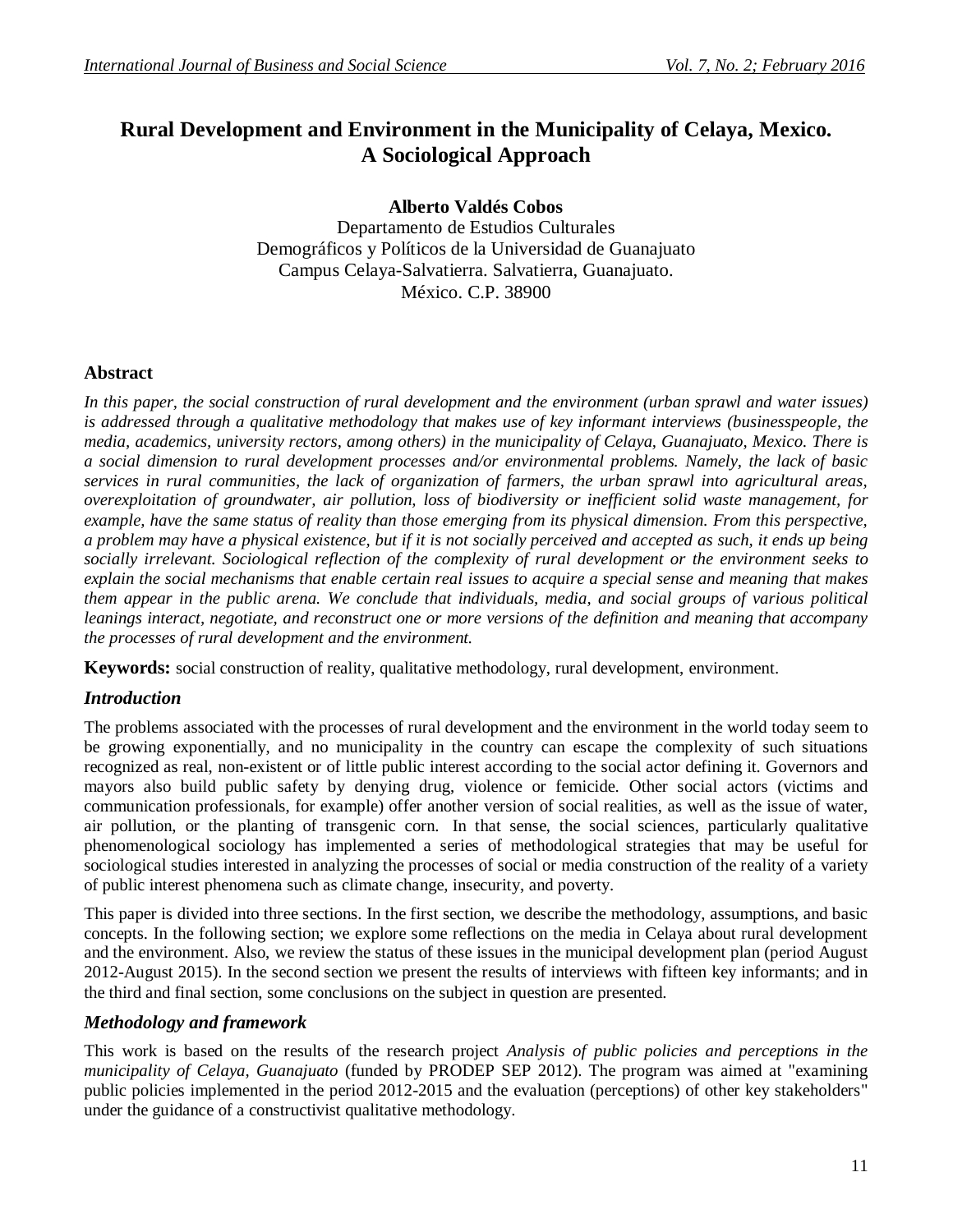The central hypothesis proposed in this research project originating in this paper argues that there is a social construction of rural development and the environment in the municipality of Celaya, Guanajuato, that can be reconstructed from the ways in which a variety of social actors perceive and build them.

Below, we describe the qualitative methodology. To test the central hypothesis; interviews were conducted with stakeholders that were considered key for their political, academic and media influence on society in Celaya. In this way, we interviewed local business representatives, media, civil society, academics and university presidents. The purpose was to reconstruct, through three questions, the way in which these actors conceived various aspects of rural development and the environment, with special emphasis on assessing the current PAN municipal government.

Qualitative methodology refers in its broadest sense to "research that produces descriptive data: people's own words, spoken or written, and observable behavior" (Taylor & Bogdan, 2010, pp. 19-20). Qualitative methodology is characterized by a holistic perspective, "Be understanding of the framework of the people; aim at what is meaningful and relevant to the participants; applied to studies at the micro level, as further research on the situation; consider all scenarios and people as worthy of study; and as a humanist"(Balcazar *et al.,* 2010, p. 22).

Some qualitative methods used by sociologists to collect information from the subjects and study scenarios are participant observation, focus groups, content analysis and discourse, case study, life history, and interview: structured, semi-structured group or in-depth.

*A structured interview, for example, is defined as:*

One in which interviewees are asked questions that are pre-determined in a form so that each individual is asked the same set of questions. The structured interview is applied to key informants, and its purpose is to identify only those individuals whose characteristics and social role can provide valuable information, limiting their sample and representativeness (Ortiz, 2007, p. 25) (Own translation from Spanish).

Here we describe some of the key concepts of this work.

*The Social Construction of Reality:* the sociological concept that suggests that people are interacting with each other and that they define the situation or the reality in which they find themselves. The idea of the social construction of reality is a fundamental part of the symbolic interactionism paradigm (Macionis & Plummer, 1999).

*Media construction:* sociological concept suggesting that the media (owners, managers, publicists, and reporters), interacting with other social actors (employers, governments, universities, civil society, citizens, among others), are defining the situation or the reality in which they find themselves.

*Environment:* refers to the earth's surface and the atmosphere including the various living organisms, the air, water, land, and other resources necessary for life to continue (Macionis & Plummer, 1999).

The theory of living systems uses the term environment as a fundamental concept; a definition in this line emerged from the working group of UNESCO, which defines it as a multidimensional system of complex interrelationships in a state of continuous flux. The environment is the framework or living environment in which the whole system of essential relationships between the individual and society develops. There are four current definitions of the environment: 1) a set of physical, chemical, and biological factors that act on a living individual; 2) a set of elements that can act on the individual; 3) a set of all forms or external conditions acting on an organism, a population or a community; and 4) a term used to define society and nature, habitat, cities, economy, institutions and culture (Boada & Toledo, 2003).

A key concept that has caused reflection in the social sciences and is linked to the environment is precisely the concept of "ecological crisis", since only two or three decades or so ago, environmental concerns were a minority issue. Today, they have spread widely throughout the world and are expressed almost daily in the pages of newspapers and on television screens. However, environmental issues still have little influence on policy and political decisions, and the social sciences often ignore and develop outside of it, as if the state of the environment has little or nothing to do with sociology, economics, anthropology, history, demography, or geography (Sempere & Riechman, 2004). The term environment, from the perspective of environmental science, has been gradually gaining ground in the social sciences. Over the years, an interdisciplinary hybridization has been taking place between the environmental and social sciences, ranging from environmental history to the economy and the natural environment, environmental anthropology, through to environmental sociology and political ecology.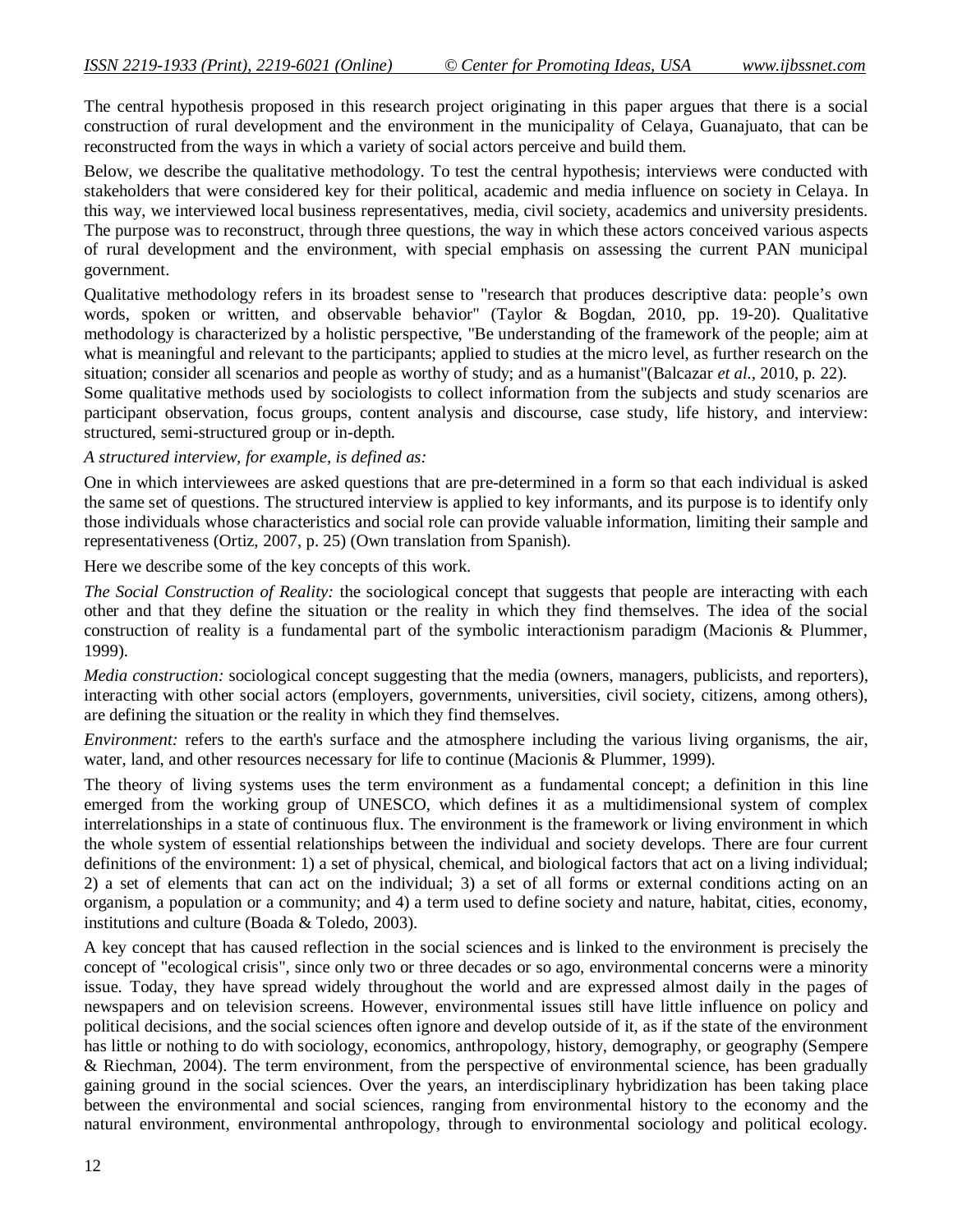However, anthropocentrism is still prominent in the social sciences, which is a limitation that continues to constrain inter-, multi- and trans-disciplinary collaboration between the social sciences and environmental sciences. Hence the importance of breaking with partial and/or disciplinary approaches to the study of the environment and rural development in the municipality of Celaya, where the environmental problems of the municipality (urban sprawl and industrial growth) cannot be decoupled from productive, socio-demographic, and environmental issues and neglect in terms of comprehensive public policy facing rural communities. In addition, the use of theoretical frameworks, such as phenomenological sociology, elucidates that the relevance or irrelevance that the environment acquires in the public conscience is not so much a function of how much damage environmental problems cause (air pollution, lack of green spaces, overexploitation of water, increased solid waste, among others) or the veracity of their presence or physical existence, but rather the way they are internalized in regulatory, cognitive, symbolic, and political areas by a variety of social actors.

*Rural development:* It is a concept that defines the economic and social process that takes place in traditional rural societies that tend to improve the welfare of the rural population through actions such as the introduction of modern technologies and the provision of social services (health, education, culture, drinking water, drainage, roads, and market centers, among others) in order to increase income (ratio between production and household consumption) and improve the quality of life of the majority of the rural population (Mata, 2002).

Also, rural development requires interdisciplinary and inter-institutional actions focused on a specific community and region, trying to influence the different aspects of the rural population, such as income, education, health, food, and housing. To achieve impact in these areas, community organization should be strengthened, so that actions or productive projects, education programs, projects for health care and programs that improve housing conditions are boosted (Lozano, 2008).

The definition of rural development –its breadth and meanings- depends on the geographical and cultural context of the social actors that define it, as well as the disciplines that study it, because economics, political science, demography, anthropology, and sociology do not use the same approach, nor is the perspective of countries such as the United States, Thailand, France, Brazil or Russia the same, nor from the institution (university, company, ministry of agriculture, social movement or civil society organization).

# *Constructivism as an analytical sociological approach*

The common denominator of the different variants of the sociology of micro orientation lies in the creative dimension of everyday life. While this *externalist* paradigm recognizes the *objective existence of social reality,* it emphasizes the *subjective and constructivist dimension that makes stakeholders* of this reality. In that sense, the lines that follow will focus on the exposition of the constructivist focus as an analytical perspective of reconstruction of the problems associated with rural development and the environment of the municipality of Celaya.

The fundamental thesis of constructivist sociology argues that "reality is socially constructed", and that sociology must analyze the processes by which this occurs. The key terms of this thesis are reality and knowledge, They define reality as a quality characteristic of the phenomena we recognize as independent of our own volition, and knowledge as the certainty that that phenomena are real and that they have specific characteristics (Berger  $\&$ Luckmann, 2003, p.11). (Own translation from Spanish)

For constructivist sociologists, society is an *objective reality* in which individuals, groups, and institutions are real, regardless of our perceptions of them. Society is also a *subjective reality* in which, for each person, other individuals, groups, and institutions are what that person perceives them as beings. The majority of the people are nice or nasty, members of the police are protectors or oppressors, corporations serve the public interest or selfish interests, these are the perceptions that people draw from their own experiences, and they become for them the way things are. This social construction of reality progresses as people define the feelings and intentions of others (Horton & Hunt, 1992, pp.16, 17). What is "real" or what a monk from Tibet "knows" may not be the same for an American businessman. The perception of air quality that the authorities of the city of Monterrey have may not match the perception of older people, artists, academics, and environmentalists. The perception and assessment of the environmental risks of transgenic corn that Greenpeace holds may differ from that of Monsanto executives. The negative perception that common landowners have in the municipality of Cortazar about threats to the expansion of the urban area to the *peasant way of life* differs from the perception of real estate entrepreneurs and municipal authorities of Celaya.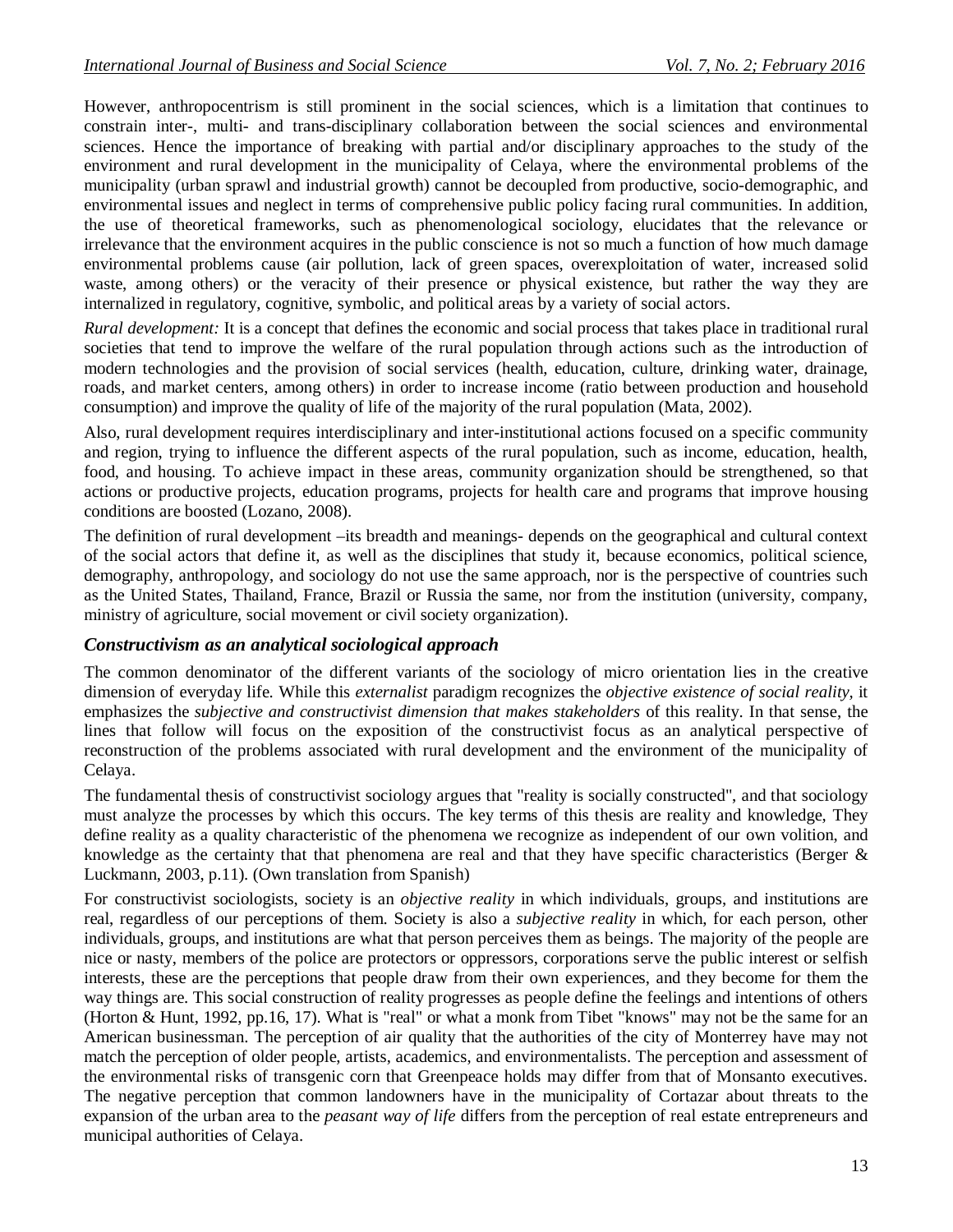Whenever a government official, a businessman, a journalist, an academic or a citizen forms a set of perceptions on the issue of rural development or environmental degradation of a city, state or municipality we find a process of *social (or media) construction of rural development and the environment.*

In this carnival of social actors that interact defining, attending and ignoring certain situations as real or nonexistent (poverty, drug trafficking, femicide or contamination, for example) the media always stands out. The *mass media* represents a key social actor to understand the socio-political structure of states and municipalities in the country; as well as shaping the processes of social, ideological and media construction of certain social situations, either reporting or ignoring the seriousness of matters of public interest as drug violence, political corruption and pollution of rivers by transnational companies.

Sociologists define the media as "print media and electronic messages that offer messages to wide audiences" (Schaefer, 2006, p. 133). Among the print media we include newspapers, magazines and books; electronic media includes radio, television, internet, and film. The municipality of Celaya has a variety of print media *(for example the newspapers El Sol del Bajío, am, Al Día, and E)* and electronic media *(Radio Tecnológico de Celaya* and TV channels such as *Vía* or *Así Sucede).* However, upon interviewing some of the reporters that work for these media channels we found that in the PAN majority region of Celaya there are still certain taboo subjects that are uncomfortable for the political and economic elites in the region. In the case of problems related to rural development and the environment, there is a perception by some reporters that the stories "do not sell" and are irrelevant or of little interest to the public.

However, with the arrival of spring (rising temperatures) or the increased price of certain basic commodities (tortillas or eggs, for example), rural development and the environment gain media interest. On the other hand, the sociological analysis (and the political economy of the media), that is, the analysis of the content and media constructions, as well as the political role of the owners of the media, shows that theoretically, all kinds of news (police, politics, sports, national, cultural, etc.) may be relevant to the public. However, these topics may not be relevant to the political elites that control the State and Municipal governments.

One function of sociology is to explore the complexity and what rural development or the environment means for people in different social groups<sup>1</sup>. In that sense, deforestation, overexploitation of aquifers, government abandonment of rural areas and urban sprawl in Celaya, for example, before being recognized as such, goes through a process of assessment, filtration, and social and media construction, anchored in a community of a symbolic and political relations, where it is not the same to recognize or define environmental degradation from the perspective of an automotive company, a public university, an environmental organization or PAN municipal development plan.

Since the last decades of the  $20<sup>th</sup>$  Century, environmental issues burst onto the world stage as a watershed of the crisis of civilization, questioning the economic-instrumental rationality that gave impetus to the developmental and progressive paradigm. From the scientific literature and reports the environmental movement the effects of capitalist modernity on the natural environment were evident. In the context of a "development crisis" and its consequences contributed to promoting pro-environmentalist conferences, agreements, and conventions, laying the foundation for the construction of the new paradigm of sustainable development.

Meanwhile, the social sciences experienced a series of transformations in the way that we generate scientific knowledge. The crisis of progress and the positivist paradigm led to a theoretical and methodological pluralism that questioned the epistemological and axiological assumptions of positivist social science. The historical correlation between the environmental crisis and the crisis of positivism that is so instrumental in the development of new fields of study, i.e., no longer sought to analyze the interactions between human society and the environment partially or from an anthropocentric perspective.

l

<sup>&</sup>lt;sup>1</sup>Furthermore, sociology can show how human social patterns have caused increasing problems in the natural environment. That is, sociology can emphasize the connection between environmental problems, certain cultural values and forms of political and economic organization. On the other hand, sociology can monitor public reaction to many environmental issues and can report on the thoughts and fears (founded or not) people have around these issues. Moreover, sociology examines why some categories of people are inclined to one side or the other of the political debates on environmental issues. In that sense, in the municipality of Celaya, it is perceived that there are very marked differences between political parties, business organizations, academics and the media regarding environmental issues.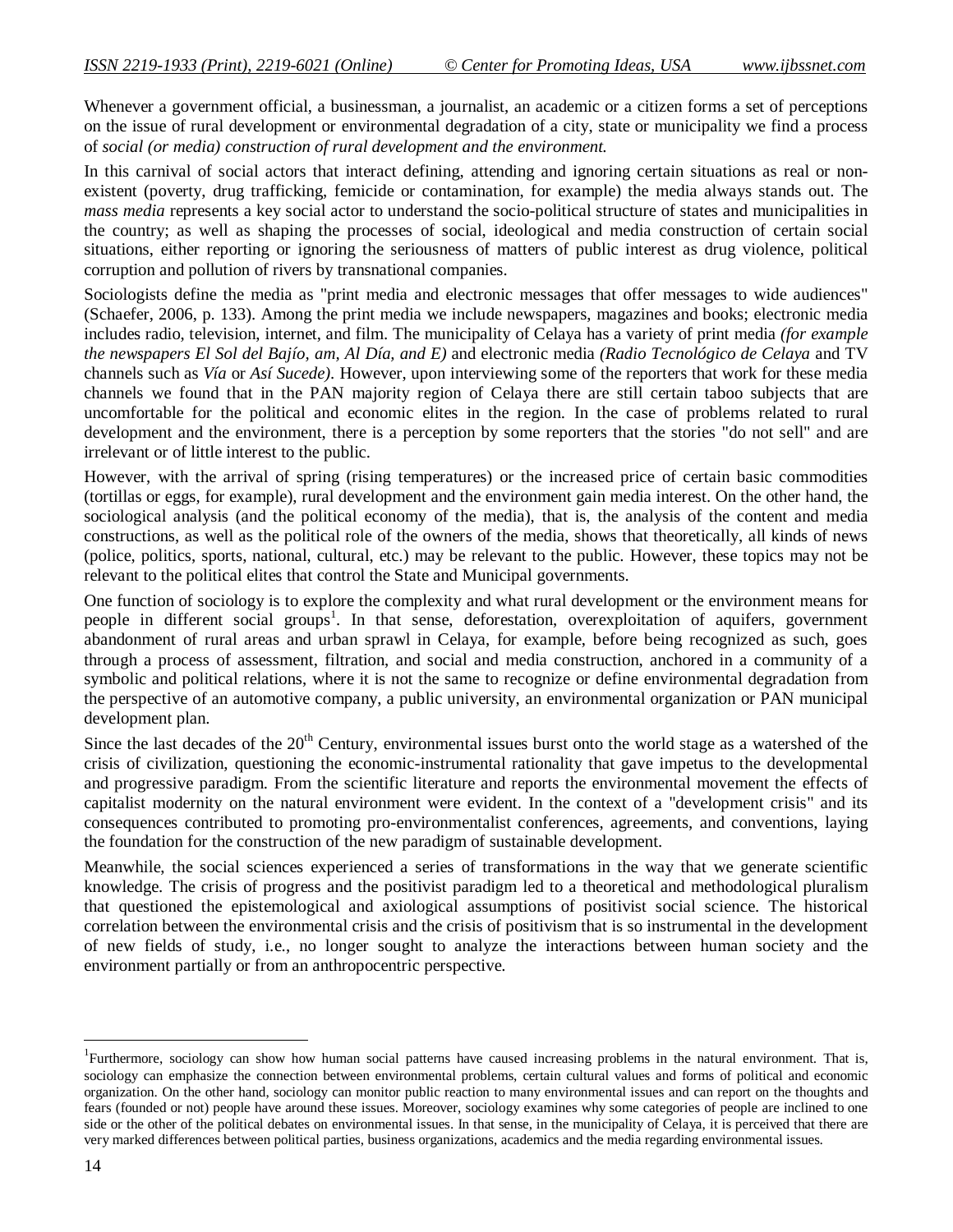In that sense, interdisciplinary work between philosophy, the social sciences, and environmental sciences gave its first fruits, helping in the development of hybrid disciplines such as environmental philosophy, environmental ethics, ecological anthropology, the history of the environment, the environmental economy, political ecology, ecological or environmental law and environmental sociology.

In this regard, issues that in the past were considered the exclusive interest of ecology such as solid waste, pollution, acid rain, global warming and loss of biodiversity attracted the interest of many economists, anthropologists, historians, political scientists, geographers, and sociologists. As Leo Marx stated "all these problems arose from human activities; not due to the independent operation of the natural world. Therefore, these environmental issues are social issues"(quoted by Plummer & Macionis, 1999, p. 611) (own translation from Spanish). In this sense, sociology has summed, from different methods, the study of the processes of social, cultural and political reconstruction of environmental problems facing the states, regions, municipalities, rural communities, watersheds, coasts, and rivers of Mexico.

# *Rural development and environment in the Municipality of Celaya*

According to Miguel Márquez Márquez, governor of Guanajuato, the state has become one of the safest in the country, and that is a factor of competitiveness; and its consolidation originates from uninterrupted PAN governments for 20 years, with a medium- and long-term vision, that is giving results, and has led to certainty and security for investors (Baeza, 2012).

In that vein, the governor's speech on agricultural activity is also triumphant because Guanajuato is the leading producer of broccoli nationally and occupies first place in lettuce, wheat, corn, barley, strawberry, pork products, sheep, and goats. The state also held the  $8<sup>th</sup>$  place in the value of agricultural production and  $5<sup>th</sup>$  in the value of livestock production in 2011. In 2011, the State recorded a volume of agricultural production of more than 8 million tons and livestock production of 465 000 739 tons.

The *Government Program 2012-2018* (2013) by Márquez Márquez, on rural development, calls to a) promote and implement production and financing for agricultural development in rural communities; b) promote food production, raw materials and agro-industrial products, and c) promote, foster, support and implement educational and technological development for small and medium farmers in the state.

For its part, the *Government Program 2012-2015* by *Celaya* mayor Ismael Pérez Ordaz, has three main objectives, actions, and strategies: to a) promote the economic development of rural areas through the integration of productive projects that promote sustainability, modernization and training of the rural population; b) articulate the productive capacities of rural communities by strengthening local agricultural trade; c) improve the quality of life for residents in communities by encouraging economic development, self-sustainability, and introducing technological equipment and working tools in the field and micro enterprises in the rural area through the implementation of productive projects, and d) improve, promote, and develop the infrastructure of communities, manage and execute high-impact works in strategic communities for the development of the municipality (Celaya Government Program 2012-2015, 2013).

However, Celaya has a complex problematic in rural development. Regarding the actions of the PAN municipal government, it has favored a kind of agribusiness that is highly wasteful of water and also highly polluting. State and local governments have neglected peasant agriculture to promote national and transnational agricultural and agro-industrial bourgeoisie. While Guanajuato and some municipalities have excelled in agriculture nationwide, its costs in social, environmental, and economic terms have been very high for farmers and their communities.

Moreover, with the arrival of foreign companies and the progressive increase of the urbanization of Silao, León, Irapuato, and Celaya, real estate developments have proliferated and have made land dispossession latent to the suburbs and rural communities that border these municipalities, and threaten a situation which benefited the "Brothers Bibriesca" during the government of Vicente Fox and was denounced by some media, particularly in Celaya.

In that sense, the PAN development project in the state has favored a development model focused on favoring real estate entrepreneurs and agribusinesses to the detriment of rural development and alien to the peasant agriculture sector of the marginalized Guanajuato society that is condemned to immigrating to the neighboring North Country. Moreover, the "triumphalist speeches" with a "human face" of government and municipal development plans, are still far from promoting sustainable rural development with a better quality of life for its inhabitants.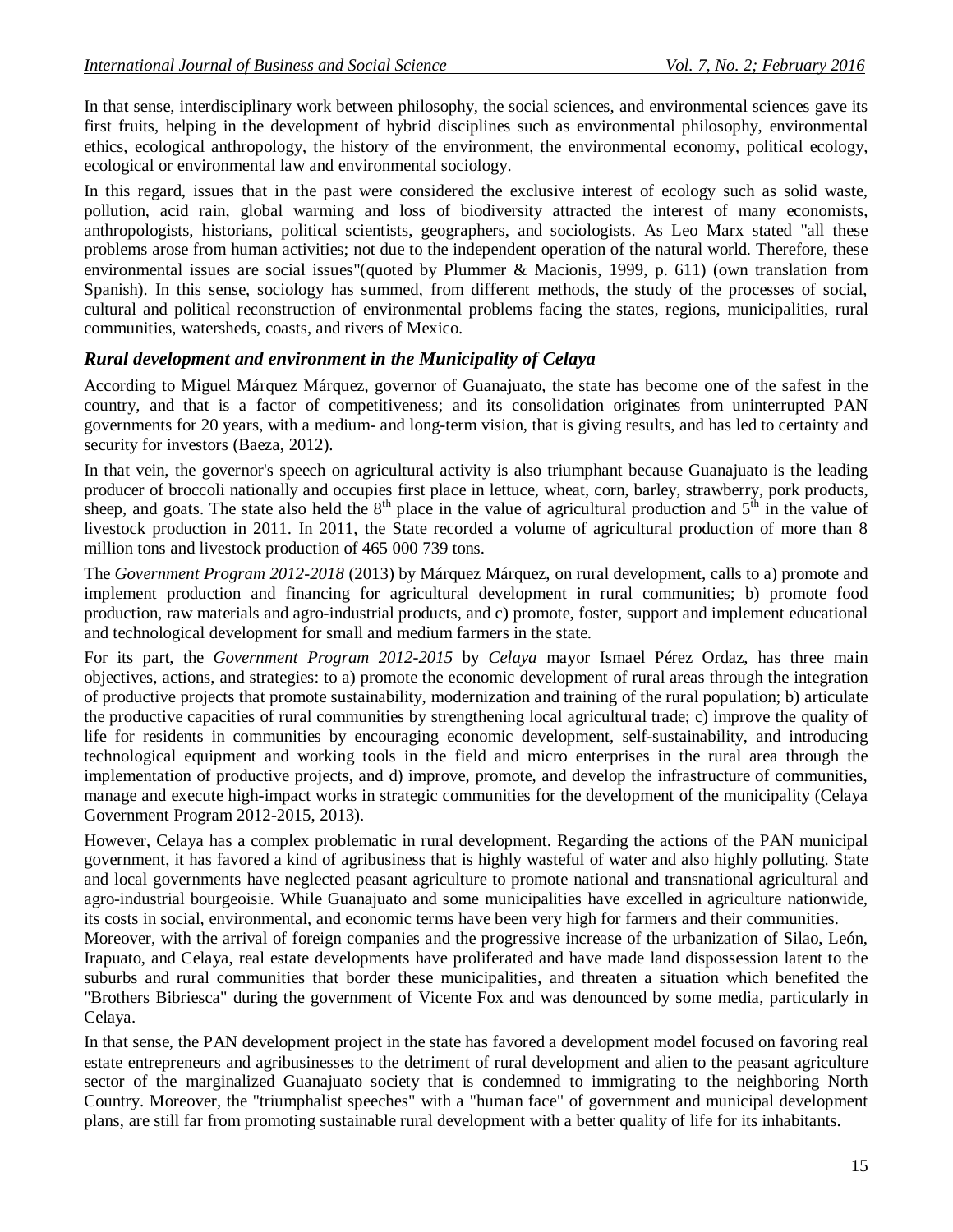According to the *Census of Population and Housing 2010* (INEGI, 2013), Celaya ranks as the third most populous municipalities in the State of Guanajuato, with a population of 468,469 inhabitants (243,445 of which are women and 225,024 men), only behind Leon, with 1,436,480 and Irapuato with 529,440. Celaya has a population density of 835.10 people per  $km^2$  and 65 rural localities.

Its main economic activities are manufacturing, trade and the service sectors, its main agricultural activities consist of the cultivation of corn, alfalfa, sorghum, cattle and goat rearing. Celaya is known as the *Golden Gate of the Bajio* thanks to the economic development in the Bajío region, due to its geographical location which links the cities of Queretaro, Guadalajara, and Mexico City. The industrial composition, its agricultural resources and communication infrastructure have attracted mechanical, appliances, steel, chemical, and food processing industries in recent years among which the following companies stand out: Honda, Mazda NKP, Yachiyo, Mabe, Whirlpool, Avon, Fertilab, Corporativo Bachoco, Capistrano, Gamesa, Golden Foods, Monsanto, Coca-Cola-FEMSA, among others.

On the other hand, since 2013, the installation of automakers such as Honda and its suppliers has led to a wave of immigration that has resulted in an increase in job applications from other municipalities and states of the country, as well as housing and other public services, as a response to the population boom involved the installation of the Honda automobile complex. The rise of industrial development that drives population growth and demand for services means that pressure on the environmental system of the municipality becomes acute, exacerbating the problems of soil and water pollution and contributing to the deterioration of air quality (Celaya government program period 2012-2015, 2013).

Evidently, the economic and demographic growth of Celaya will accelerate and translate into increased pressure on water consumption, expansion of urban sprawl, declining agricultural activity, privatization of neighboring common land, increased emission of pollutants into the atmosphere as well as the increase in industrial activity, the vehicle fleet and the volume of solid waste.

Moreover, the fifth axis of the municipal government plan, which is dedicated to sustainable environmental development, has recognized the following environmental challenges: 1) the use and availability of water; 2) land use change and land degradation; 3) air pollution and climate change; 4) disregard for and loss of biodiversity; 5) inefficient waste management; 6) lack of industrial environmental regulation and competitiveness; and 7) the neglect of the urban environment. The breakdowns of these environmental challenges are set out below:

1) The original agricultural vocation of the municipality has been changing for new housing developments and industrial parks that modify land use and in turn cause the expansion of the agricultural frontier into areas of vegetation, compounding the problems of deforestation and loss of productive land.

2) Celaya generated every day about 400 tons of municipal solid waste, which given the lack of programs for separation and recovery of materials are sent to the municipal landfill called Tinajit as that only partially meets environmental regulations. The potential for recovery of recyclable materials (metals, cardboard, paper, and plastics) is 30%, this means about 120 tons per day. Furthermore, the dispersal of populations and the great demand for garbage collection services in urban areas means that there are insufficient resources for providing a collection and transport service that is completely efficient, this promotes the generation of illegal "clandestine" dumping and burning of waste, exacerbating the problems of dispersion of pollutants in soil, water and air.

3) Regarding water, Celaya relies heavily on the supply of groundwater through the use of the Valle de Celaya aquifer which is shared with 6 municipalities. Due to the high demand for the resource and the inefficiency of its use, there is an alarming deficit between recharge and extraction of more than 200 million cubic meters annually causing water stress, the effects of this level of exploitation are manifested in the 11 faults affecting infrastructure in the center and in some communities.

4) Pollution of the River Laja. The river was originally a hallmark of the city, it is currently severely affected by pollution resulting from the obstruction of the flow and discharge of domestic and industrial wastewater.

5) Regarding air pollution and climate change, Celaya with over 120,000 registered vehicles, has one of the largest vehicle fleet of the center of the country with rates higher than larger municipalities such as Leon. This adds to the growing industry in the municipality, however, there is a network of air quality monitoring, so far there is no prevention and preparedness program for taking action on environmental contingencies.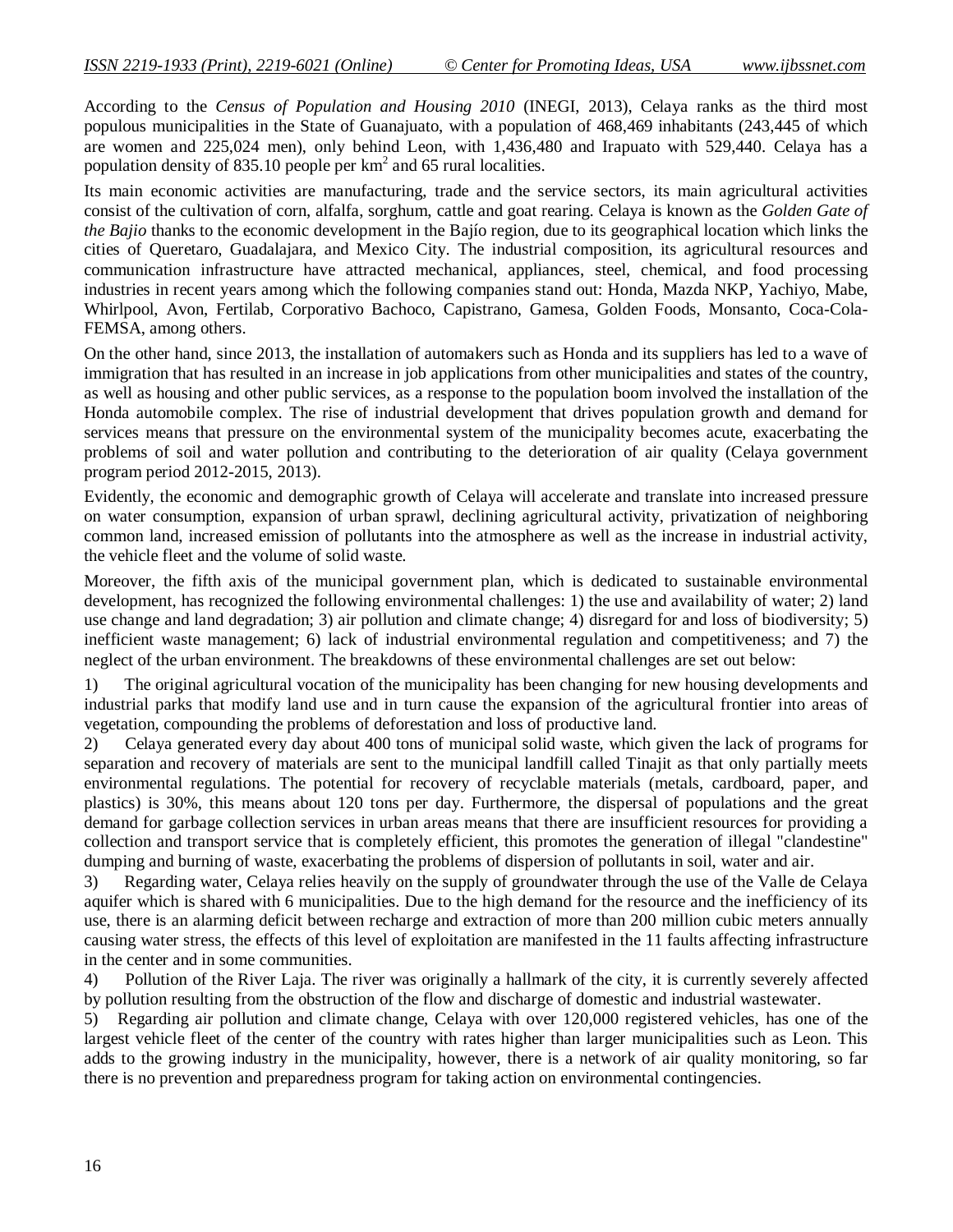6) Likewise, the loss of plant cover is a result of the advance of the agricultural frontier, the uses for firewood and other domestic use and overgrazing, resulting in soil erosion, loss and fragmentation of habitat, siltation of water bodies, dust devils in the municipality, among other impacts (Celaya Government Program 2012-2015, 2013, p. 135).

# *Results*

The methodology of this work was based on an open structured interview which was applied to 50 key informants in June 2013. Informants are representatives of the business sector, the media (reporters from newspapers and broadcasters), civil society, academics and university rectors. This section only presents some answers to three questions from an interview of 30 questions. The three questions whose answers are the subject of analysis in this article are: 1) How do you explain the expansion of the urban area and how is it affecting rural communities? 2) Have environmental problems in Celaya been resolved? 3) What problems arise with respect to water supply?

#### *A) Answers to the question: How do you explain the expansion of the urban area and how is it affecting rural communities?*

"There have been a lack of attention to communities, they have been forgotten, and they only run clientelistic social programs to have the captive vote of the citizens. Perhaps no more than the two or three largest are addressed, and the others are forgotten; they are in a terrible state because there are not many services, and don't even talk about infrastructure"(Representative of business organization, June 5<sup>th</sup>, 2013).

"Now what is coming with Honda involves a great economic development, I think the municipal government lacked planning in the sense of what will be done with agriculture if at a global, state or national level the number of cows is diminishing. The polygon where Honda installed itself does not look like a settled community. I think the government did not consult the farmers"(media representative, June 2, 2013).

"Urban sprawl, being disorderly, with no vision for the future and procured at a lower cost has been a continuous process of environmental damage and urban chaos. Generating a non-functional municipality, devouring communities. Nearby communities were affected even before the expansion of the urban area as a result of the abandonment of the countryside and the economic and ideological pressures of modern life with the transition from agricultural work to industrial activity, trade, and services "(Greenpeace representative, June 5, 2013).

"I believe that a lot has been invested in agriculture and livestock, at least in the large farmers and ranchers, they have been given all the support. As far as I know there is no rural development money for productive projects if people are not well structured. There are infrastructure and investments in the agriculture and livestock of the major exporting producers "(University Professor, June 15, 2013).

"There is no policy to support small farmers, who could solve the problem of supply of safe and affordable food products, thanks to production chains and controlled for the benefit of producers. Nor is there a plan to recover in the Bajio for the damaged soils and no training of farm workers, reduced to the elderly and women who can rarely make the small plots that they count on productive"(University Rector, June 5, 2013).

# *B) Answers to the question: Have environmental problems in Celaya been resolved?*

"It is a debt that brings up the public administration. There is Tinajitas, they made it bigger, they started with a cell that is ancient and has already accumulated millions of tons of waste, even up until Gerardo Hernandez the third or fourth cell is already inoperable but does comply with an official standard. More waste has been accumulated, it is a source of terrible infection and odor "(Representative of business organization, June  $5<sup>th</sup>$ , 2013).

"In the case of ecology, there is an outstanding debt that is the landfill that meets all official regulations. Another serious problem was that the Municipal Institute of Ecology has had low-skilled people for the position for example, we had people with different professional backgrounds to the area, the most talked about was the case involved a nurse who was president of the Institute Ecology, not to denigrate nurses, but we need specialists for these cases"(Media Representative, June 2, 2013).

"No, because it is evident that they have not solved the main environmental problems in Celaya (1) the Celaya Valley aquifer recharge deficit has not been addressed, (2) the rate of green spaces per inhabitant has not been increased to a healthy level, (3) the rate of trash accumulation per day has not been diminished,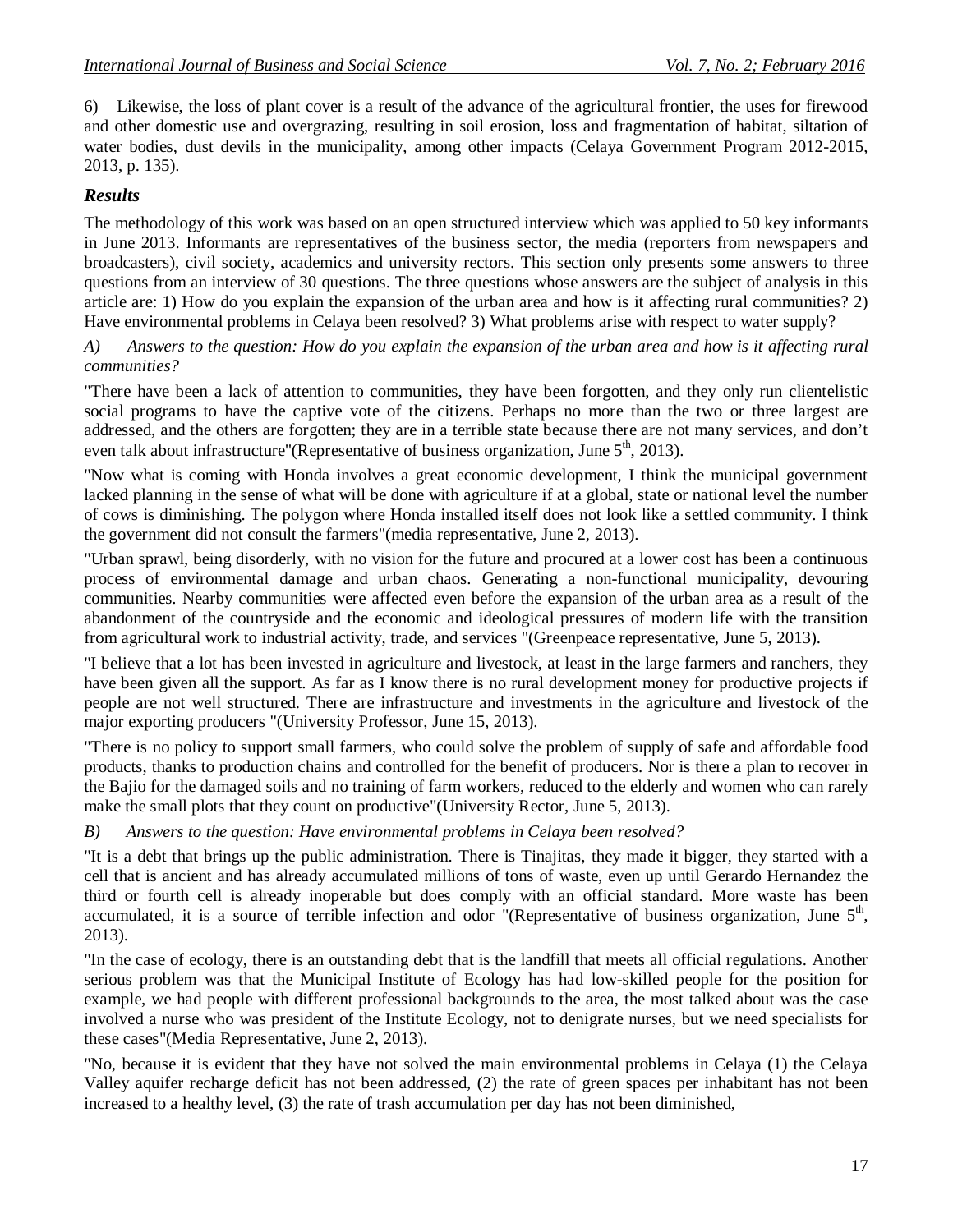(4) there have been no efforts to promote the practice of sustainable agriculture in the country, on the contrary, the government continues to change land use in favor of construction and industry, (5) the municipality does not have a plan of environmental education and communication at the height of the circumstances and (6) the lack of progress in the protection and conservation of natural areas of the municipality"(Representative of Greenpeace, June 5, 2013). "Caring for the environment has never had the importance it is due; the government failed to regularize a landfill in the community of Palma, shared between the municipalities of Celaya, Apaseo el Grande, Juventino Rosas, Villagrán, Cortazar, and Comonfort"(University Professor, June 15, 2013).

"In past terms there were attempts at reforestation, the director of ecology did a good job and this trickled down to the institutions and NGOs, but only in planting trees, no other activity transcended in that way form"(University Rector, June 6, 2013).

#### **C) Answers to the question: What problems arise with respect to water supply?**

"Every day we have less, they are charging the service based on paying for consumption, which is great, but I think it should be a little more demanding. We know farming and industry are the most wasteful, and there has been no intervention, so no firm actions have been taken. It is a shame that the Laja River is so polluted, it has not been able to advance much because everyone pours their contaminated water, they do not care, no conscience, that is what I see "(Representative of business organization, June 5, 2013).

"While there isn't a critical shortage, there are always going to be problems in some neighborhoods, where the area is saturated, e.g. Norponiente, so much of the water is extracted from the depths, and so the water has many minerals, and it is not suitable for human consumption leading to investment in water treatment plants, but there is latent possible poisoning in the future, including wells that are not regulated by the JUMAPA (Municipal Board of Water Supply and Sewerage) and then the same extraction has given the tolled the death knell for the aquifers, consequently resulting in subsidence and affecting the heritage of the Celaya population"(Media Representative, June 2, 2013).

"The problem for me is the highest priority, and I consider it serious. Celaya faces countdown to the depletion of their primary source of drinking water: the Celaya Valley aquifer. Moreover, the dangerous increase in concentrations of heavy metals in said water in the prelude to the final exhaustion. The fate of a municipality without water is a ghost town"(Representative of Greenpeace, June 5, 2013).

"They are planning since the federation to bring water from the 'El Realito' Dam from San Luis Potosi to supply Celaya" (University Professor, June 15, 2013).

"No alternative measures have been taken, nor has awareness been raised among those facing water issues; Celaya wastes water without order and without considering that we will have problems in the future"(University Rector, June 6, 2013).

# *Conclusions*

The responses outlined above represent a sample of business, media, environmental organizations, academics and university presidents who asked for their names to be omitted if it was decided to publish their interviews. On the other hand, more quotes were not included because there is a moment in the process of analysis in which the social actors interviewed no longer provide innovative responses to the questions, a matter which is called "saturation point" that is, the answers of the respondents tend to be repetitive. Also, we stress that the quotes are "representative of the interviews a few key stakeholders" who do not respond to any statistical sample.

What methods and/or techniques accompanied this study? It has been said that the choice of frame work that conditions the choice of research methods. In that sense, qualitative sociology has developed numerous methodological strategies. Many of these methods used to "rebuild the social reality" have been included among theoretical schemes as symbolic interactionism, ethnomethodology or constructivist, and phenomenological sociology. The municipality of Celaya has been ruled by the National Action Party (PAN) for over fifteen years. Moreover, their rural communities still crawling problems such as environmental degradation, migration, poverty, marginalization, aging, political manipulation and lack of economic opportunities. On the other hand, the constructivist analysis of the responses provided by the fifteen respondent's shows that the complexity that comes with rural development and the environment (threats and expansion of the urban area to suburbs and rural communities, and water issues) before being recognized as go through an assessment process, filtration and social construction.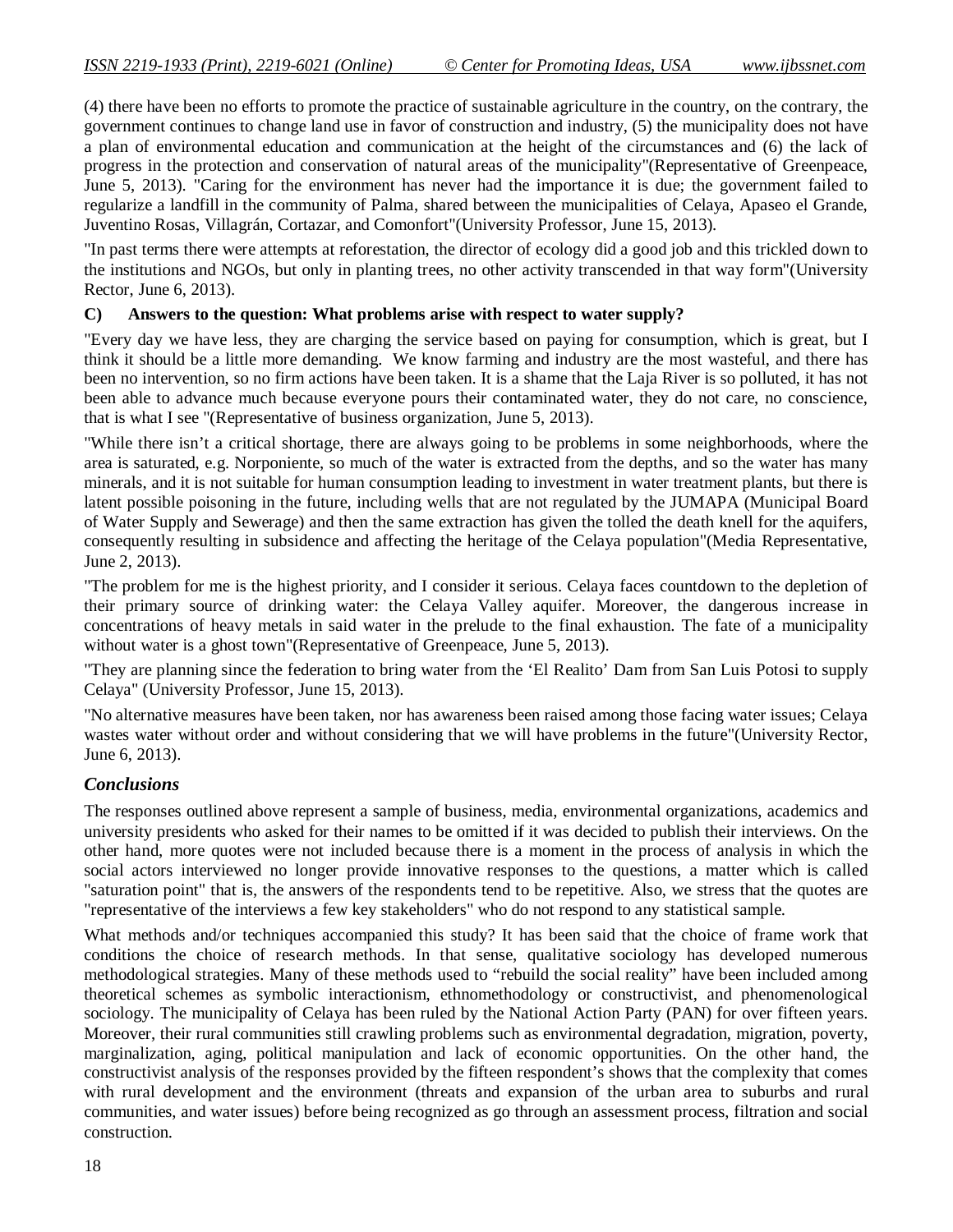This process of acceptance, perception and recognition are given through experience, knowledge rules, ideological connotations, social norms and symbols. It is through these mediations that individuals and groups can "define", "know", or "ignore" on the processes and actors involved in the complexity of rural development and the environment.

Moreover, it is recognized that according to their experience and knowledge, individuals and social groups interact, negotiate and reconstruct one or more versions of the definition of "the harmful effects of urban sprawl in rural communities" or "scarcity, overuse, and pollution of water", that is, businessmen, journalists, environmentalists, academics, university rectors and the general public, parade in the carnival of the recognition, definition, denial or concealment of environmental crisis, the marginalization of peasant agriculture or sale of land adjacent to the municipality of Celaya.

However, we see that the following issues stand out as threats and problems in rural areas: a) the progress of urban sprawl due to real estate developments; b) the ideological pressure of modern life; c) the concentration of land ownership, which results in migration; d) the abandonment and neglect of rural communities by the municipal government's basic services and infrastructure; e) political manipulation during election campaigns through social programs such as PROSPERA and 70 and over; f) lack of planning and foresight of the municipal authorities before the arrival of multinational companies such as Honda, which poses a threat to natural resources (water availability and quality) of rural communities; g) the reduction of farmland and importing food from other regions of the state or country, h) the absence of public policy training for small farmers, as well as the lack of a recovery plan for damaged soils, and i) the absence of a policy of sustainable rural development that goes beyond speeches, campaign promises and good intentions of municipal development plans.

With regard to environmental issues, the current PAN Mayor, Ismael Pérez Ordaz, has identified six environmental challenges and a number of strategies to reverse them, however, the perception of social actors interviewed about the ability of municipal response is skeptical or even negative. The municipality of Celaya drags problems like garbage, lack of basic services, lack of green spaces and the absence of a land use plan to stop the advance of urban sprawl and reconcile the economic interests of industry and real estate development with environmental protection. In the hottest months of the year (April, May, and June), for example, the center of Celaya has a distinct odor due to evaporation arising from obsolete drainage. Any tourist who stays in Celaya and visits the city of Queretaro will notice the aesthetic, sociological and ecological difference between the two municipalities. Queretaro is enjoying a breakthrough in environmental awareness and quality of life. Of the entire state of Guanajuato, Celaya is the municipality with the fewest trees per capita: a negative indicator in a municipality that has only La Alameda and El Xochipilli parks for ecological recreation and outdoor sports.

Decisions made in the economic and political fields often have consequences for the environment. The evidence of degradation is perceived everywhere. Air, water, and land are being polluted in the state of Guanajuato, which goes hand in hand with urbanization, industrialization and favors a model of unsustainable agriculture or industrial corridors. Some authors have defined politics as an institution that distributes power and is an arena for conflicts of interest. In that sense, Guanajuato is a state that has been ruled by the PAN for more than twenty years, whose governments have favored economic development policies with high social and environmental costs such as poverty, marginalization, migration, environmental degradation and low quality of life. In fact, the political discourse of the "common good" PAN has only resulted in economic benefits for local political elites and corporations that have come to settle in Celaya and the Laja-Bajio industrial corridor. On the other hand, levels of citizen participation to solve the problems of the municipality are very low, that is, the population seems indifferent to the seriousness of environmental problems that society faces, and it is no wonder that environmental organizations define the average citizen of Celaya as apathetic and conformist.

Now, what is the contribution of this work to the cultivation of the sociological imagination? Before answering this interrogative we must first clarify two issues: first, there are so many stakeholders as social constructions of rural development or the environment, in that sense, this work lacks the inclusion of constructions by municipal officials, farmers' organizations, professional associations, political parties, trade unions, religious leaders, among others; and secondly, we believe the concept of *media construction of reality* as a construct of codes, interests, values and ideology of the owners and employees of the professional media, subject to the category of *"social construction of reality*" wider and plural, which encompasses the social constructions of other stakeholders and the media constructions of communication professionals.